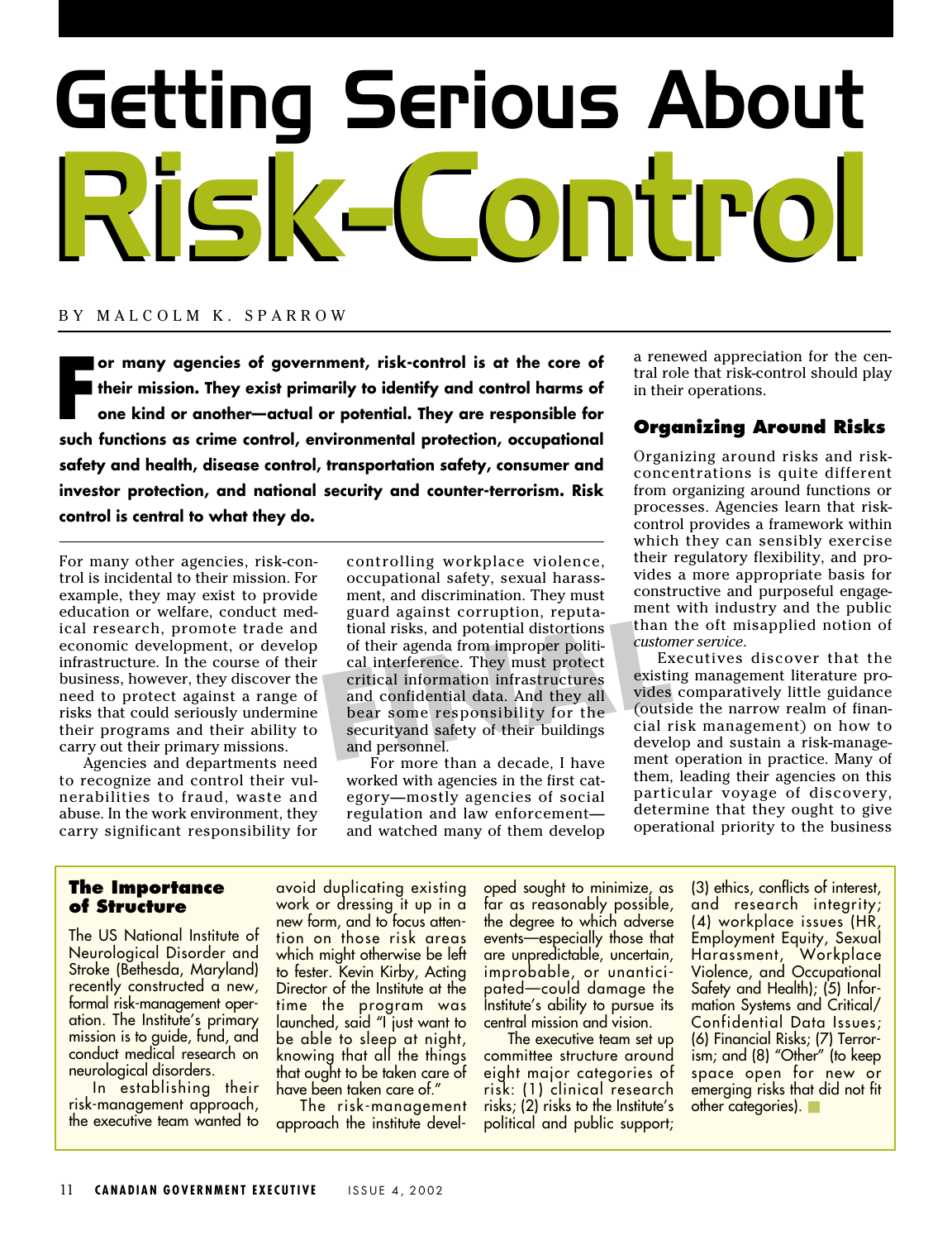of identifying and controlling harms, only to discover that they lack any formal machinery to manage or support this type of work.

ecurities and Investments Commission, the challen<br>ow to ensure that problem-solving—or our pref<br>erminology of an 'integrated risk-based approa<br>ompliance and enforcement'—becomes the orga<br>onal framework and not just an add-According to Shane Tregillis, of the Australian Securities and Investments Commission, the challenge "is how to ensure that problem-solving—or our preferred terminology of an 'integrated risk-based approach to compliance and enforcement'—becomes the organizational framework and not just an add-on activity." It is much more difficult "to adopt this as an overall whole-of-organization approach.

Increasingly, agencies are realizing the distance that lies between talk and action. Richard Felder, of the U.S. Office of Pipeline Safety, points out that: "Risk management is much more than the technical models used to calculate probabilities and consequences. To be useful as an alternative regulatory approach, risk management must be an integrated program of activities institutionalized into the way that the company conducts its business on a day-to-day basis."

The pioneers in the area are now recognizing risk-control as a substantial and rather unfamiliar professional skill; they are developing the organizational infrastructure and managerial practices required to place effective risk-control at the heart of routine operations; and the most advanced of them are finally linking the new forms of organizational behaviour with the "results-oriented" performance story that they really want to tell—a story of risks abated, problems solved, and significant patterns of non-compliance eliminated.

#### **Formal Structures**

Those who have worked hardest and longest at risk-mitigation say that they experience this work as analytically and intellectually demanding, in ways they could not have predicted going in.

Meanwhile, others see no need for anything new, claiming that risk-control work, where it really is necessary, should simply be delegated through existing line-management structures, with each functional manager or process owner being required to identify and handle the risks within his or her own areas.

Sadly, this approach breaks down at the earliest possible stage—when executives ask for risks or problem areas to be nominated for attention. When the risk-control function is simply delegated down the line, managers will generally identify only those risks of which they are aware, which align neatly with their functional or program areas, and which they are happy to disclose.

But these constitute only a small subset of all the risks that an agency ought to address. These are the risks which are already the most visible and obvious ones those which are "in your face." These are usually the risks which are already best controlled.

By adopting more formal risk-management structures, agencies are better able to deal with the risks that are invisible or uncertain, unrepresented or under-represented in their normal process flows, awkward in shape and size (thus not falling clearly within the responsibility of any one official or department), or shared (where cooperation with other agencies is a pre-requisite for effective intervention).

# Special Risk Challenges

**International and global risks** are larger-scale or higher-level risks than the available control mechanisms. Global Warming, emerging infectious diseases, genocide, and international terrorism are good examples.

Effective action is limited by the absence of any central control mechanism or any legal mandate or authority to act on a sufficiently broad front. Inevitably, there is

reliance on international treaties and voluntary cooperation between agencies, organizations, and nations. It is difficult to divide the work, the costs, and the credit between the contributing parties.

Control operations exist in an environment of multiple and competing perspectives on the problem, often without any effective political process to resolve them.

**Where conscious opponents are involved**, the "control" business turns into a continuous, dynamic game, played against opponents intent on outwitting the control operation. Examples of such opponents include terrorists, drug smugglers, fraud artists, hackers, and thieves.

There may also be "quasi-conscious" opponents such as viruses that mutate and evolve through a process of natural selection to become drug-resistant.

Control strategies must always take the opponent's adaptations into account. Winning the control game requires close monitoring and study of the opponents' moves, along with understanding and undermining their strategies. Risk control becomes a game of intelligence and counter-intelligence. ■

**Invisible risks** are those which by conscious design or by some quirk of their nature, do not reveal themselves. Their magnitude is usually uncertain, resulting in serious under-investment in control.

Examples of harms which often go unreported or under-reported include: corruption; extortion; drugdealing; date rape; fraud; gambling; prostitution; many forms of white-collar crime; and crimes within the family

such as sexual or physical abuse.

To tackle such risks, an agency must first uncover them. Systematic measurement is a critical first step in developing an effective control operation. Proactive and intelligence work are vital for scoping and detection—for helping to reveal the true nature and extent of the risk and to ensure that interventions are designed around the whole of the risk rather than the tip of the iceberg. ■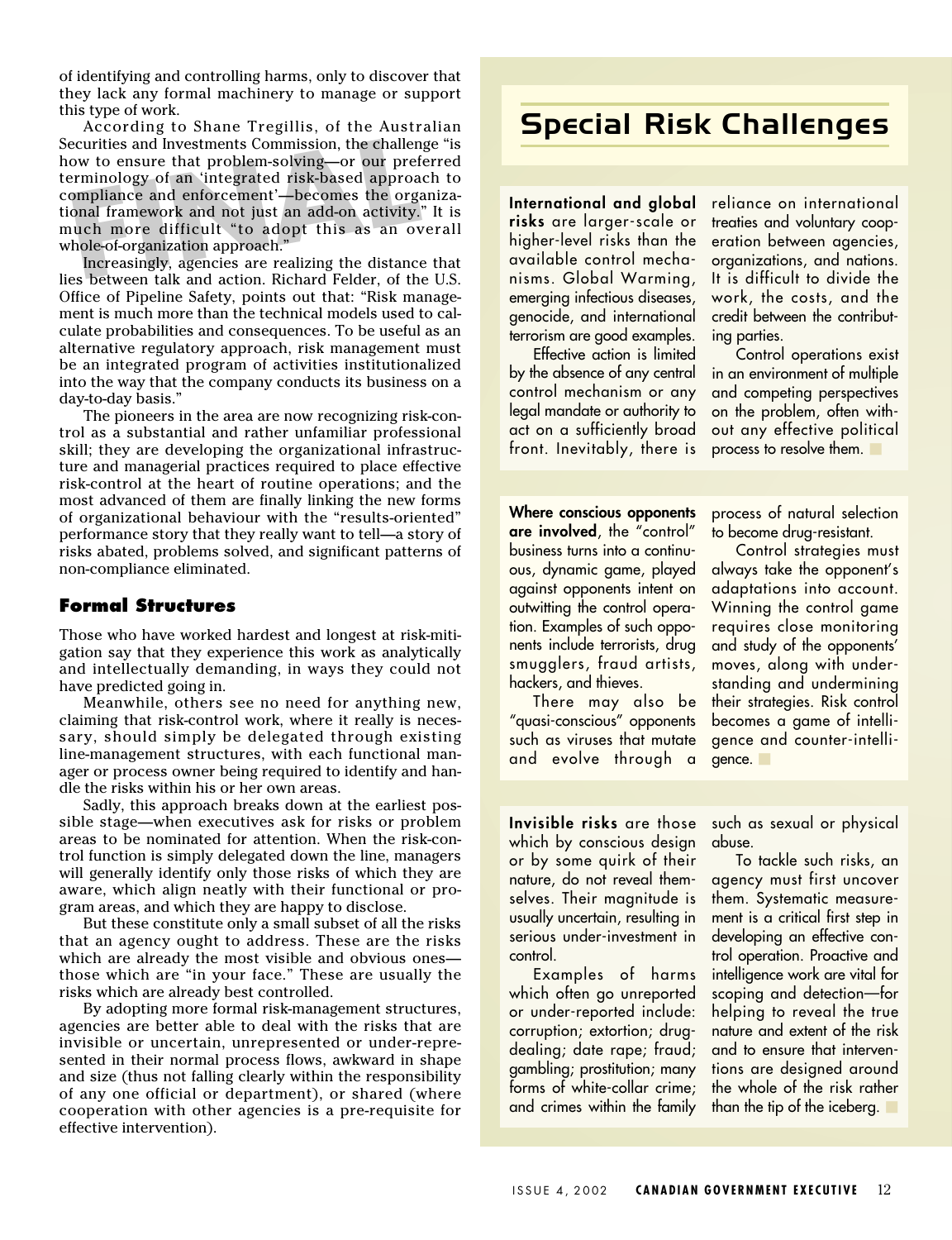**Risks where prevention is paramount** involve unthinkable disasters—for instance, nuclear or biological terrorism.

It is extremely difficult to estimate the probabilities and magnitude of the risk. This makes it hard to set the budget for control. The norm is serious under-budgeting. It is inherently problematic to justify the cost of such work, given the absence of visible disasters. It is also difficult to measure "preventive performance" in meaningful and persuasive ways.

Interventions must be designed, and their effectiveness measured (to the extent possible) a long way back in a chain of possible events. All control work has to be conceived, organized, and conducted far back in the development of the threat.

Analysis is fundamentally important in breaking the risk and its precursors into elements that can be controlled or reduced. ■

**Where performance is enhanced by risk-taking**, the culture may reward and even celebrate excessive risk-taking by those who can get results and "get away with it." Pressure for performance may impel employees to "drive close to the edge" to the brink of disaster.

Examples include: respect for human rights in the context of interrogation techniques; respect for legal constraints in detective work; respect for safe practices in the construction industry; and risk-taking by investment traders.

Managers may be ambiva-

lent about the degrees of risktaking they are condoning. They may abdicate their responsibility for supervision, turning a blind eye and preferring not to know how their subordinates are operating.

Organizations may prefer to sacrifice individuals who fall over the edge rather than give up the performance gains associated with risky practice.

Investigation and punishment, after a fall, may turn out to be window-dressing, as the organization may well be reluctant to give up the performance gains.

**Risk control within organizations set up to do something else**—for instance, fraud control in health care or welfare services, and security operations in an academic or medical setting.

The priorities, the working assumptions, and the cultures of such organizations can make risk control difficult. Risk control operations may run up against built-in assumptions of trust

and cooperation and the idea that all the customers or clients are fundamentally honest. The organization may be unwilling or reluctant to devote resources to audit, surveillance, and enforcement. Officials responsible for customer service and process management may end up opposing, sabotaging, or sidelining the risk control operation.

#### **Components Needed**

At a minimum, a risk-management system must have the following components:

- *A Nomination System* which generates and funnels nominations for risks to be addressed.
- *An Assessment and Selection System* which allows and requires managers to "pick the important problems."
- *An Assignment System* for committing personnel/ resources to risk-mitigation projects.
- *Project Records*: project files, paper or electronic, organized around risks or risk-concentrations (rather than around cases, programs, systems, or functional divisions).
- *Managerial Oversight and Periodic Review* for monitoring and adjustment during the course of any risk-mitigation project.
- *A Reporting System* to highlight success in risk-mitigation.
- *Support Systems*: for Teams/Managers, access to specialists in the risk-management or problem-solving art, as they grapple with unfamiliar work.
- Two other features are highly desirable:
- *A Reward System* to provide recognition for project teams that achieve important results.
- *A System for Learning*, to identify: what works and what doesn't; what resources are available within and outside the agency; contact information; and keyword-searchable databases of projects.

#### **Successful Risk-Mitigation Projects**

More and more agencies are learning how to organize resources around important risk areas and to respect the natural shape and size of problems they seek to address, rather than forcing them into the existing organizational apparatus.

In reflecting on their hard-won successes, agency executives usually discover that the following observations apply to their successful risk-control initiatives:

- Neither the specific components of the risk, nor the solution, were conceived anywhere in the agency's legislation. The solution of the problem or the mitigation of the risk required neither a change in legislation, nor any change in the agency's general policies.
- The "problem" or "risk-concentration" was identified, managed, and solved below the level of strategic planning. Although the agency's mission statement, authorizing legislation, and strategic plans might specify address carefully delineated sub-components.
- broad classes of risk, successful projects usually<br>address carefully delineated sub-components.<br>Responsibility for tackling the problem did not natu-<br>rally lie with any one official, and had to be assigned.<br>Attention to th • Responsibility for tackling the problem did not naturally lie with any one official, and had to be assigned. Attention to the problem would have remained diffuse, uncoordinated, and probably ineffective, had senior management not made a conscious decision to organize resources around it.
- The relevant performance measures (indicators of risk-reduction success) were specific to the project and were selected before developing the action plan. Designing relevant metrics took as much creativity and imagination as the action plan itself.
- The team needed the flexibility to experiment with a number of approaches, quickly abandoning those that did not work. The team could not have predicted in advance what would work, or how much it would cost